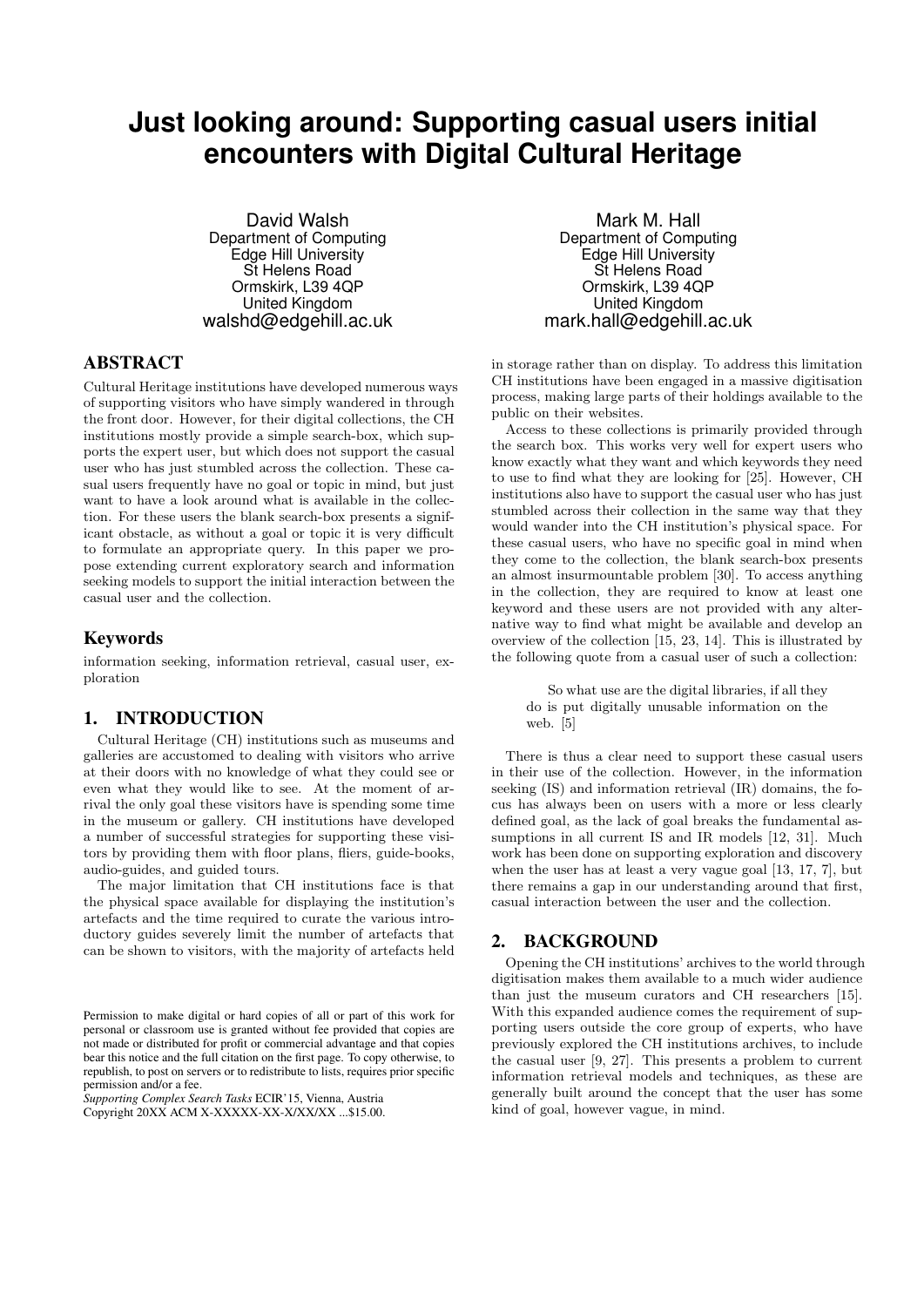The reasons users turn to digital information systems cover the whole spectrum from (re-)locating a piece of information they know exists to exploring an unknown topic to develop an understanding [6]. These interactions with digital information systems can roughly be classified as known-item or known-topic searches, where the user knows what they are looking for and what they expect to see, and exploratory search interactions, where the goal is to explore, learn, interpret, synthesize, and understand [18, 28, 30].

The traditional IR model describes a simple loop consisting of problem identification, query formulation, and result evaluation [25], which successfully supports the known-item and known-topic search tasks [29]. To support the more open-ended exploration interactions, this basic model has been expanded to create exploratory search models [18, 20], which have much wider scope, complexity, and duration [19, 3, 28].

These models all treat the search process as if it is completed in a single session. However, the process of satisfying an information need will often extend over multiple search sessions as the users slowly develop and refine their precise understanding of what they are looking for. A number of models of this extended process have been created to describe this information seeking journey [16, 26]. These models all describe a process in which the user starts with a very vague notion of what they are looking for and what the journey's end-point will be. Then, as the user interacts with the search system, they develop a clearer understanding of their information need and their searches become evermore focused until they develop the final queries that satisfy their information need.

The final phases of the information seeking journey are generally well supported by the traditional search model and interfaces. For the earlier, more open-ended stages, a number of exploratory interfaces have been developed. Hierarchical systems [10] were intended to help organize large sets of documents into groups or categories [8] enabling searchers to perform more sophisticated browsing tactics such as traversing and exploring nearest neighbour categories [2, 30]. Clustering approaches [7] group together related documents to give the user an overview over the "topics" in their search results. Faceted classification [24, 18, 13, 21] generates a list of the most frequent keywords for the collection (or search result) and shows these to the user. The user can then explore the collection by clicking on the keywords, rather than having to type them into the search box. Tag-clouds provide a similar visualization of the most frequent keywords. Socially curated systems [22, 11, 1] allow users to curate their own mini-exhibitions and then share these with other users, providing the new and casual user with a starting point for exploring the collection.

These approaches all suffer from a number of technical limitations, primarily around the difficulty of scaling to the massive amount of information that is available in modern Digital Cultural Heritage collections. The manual processes that create hierarchical systems cannot deal with the millions of items that exist in modern big-data DCH collections and that need to be classified. Socially curated systems suffer from the same lack-of-manpower issue and additionally to provide a comprehensive overview over a collection, they would require so many mini-exhibitions that they simply replace the problem of finding an item that the user is interested in with the problem of finding a mini-exhibition that

the user is interested in. Clustering and visualization approaches can deal with the amount of data, but the resulting visualizations tend to suffer from information overload and do not provide a usable overview over the large collections. Similarly, faceted interfaces can process the amount of data available, but DCH collections are very heterogeneous [15] and showing the most frequent 20 or 30 keywords does not give the user an overview and access to more than a very small fraction of the total content.

More importantly, however, is that all these theories and interfaces start with the assumption that the user has at least a very vague goal in mind. They do not model or support the completely undirected casual user.

#### 3. SUPPORTING THE CASUAL USER

To support the casual user in their initial interaction with the collection, the major change we propose is to let go of the concept of the "information need" as the reason for interacting with an information system. The casual user has a motivation for coming to the CH institution's site, but this it not necessarily a need for information, they might just want to procrastinate . The focus for supporting the casual user has to shift from supporting them in exploring and finding what they are looking for to supporting them in understanding what is available in the collection and where they might start browsing.

We envision a number of different interfaces that could enable such access. One approach would be to generate textual summaries that describe the type of content available from the collection. Such an approach would need to analyse the individual items meta-data using an algorithm such as LDA [4], then combine that with a textual resource such as Wikipedia to generalise the topics, and finally generate textual descriptions such as "The collection contains historical artefacts from ancient Egypt, space exploration, horology, and a modern collection of oceanographic specimens." The user could then click on any of the topics to get a summary of the content in the selected area of the collection, enabling them to freely explore.

An alternative would be to use the topic structure to generate an exploratory semantic map, that the users can interact with and explore like they would a physical map. Another approach could be to look at developing an automatic measure for the "interestingness" of items in the collection. This could then be used to sample items from the collection to show the casual user the "highlights" of the collection.

The investigation of potential interfaces will have to be accompanied by a series of user studies that investigate how casual users develop a topic they are interested in, when confronted with a new collection. This will enable us to extend the existing models for exploratory search and information seeking by providing a more detailed understanding of the initial phase in which the user develops their information need. This extension will enable information systems to support the complete information journey, from the development of the information need to its final fulfilment.

Finally, while in DCH this issue is particularly prevalent, understanding the casual user who has no immediate need could also have significant impact in the area of E-commerce. E-commerce is a major growth area, but currently does not support browsing the available things in the same way that you can browse through a shop.